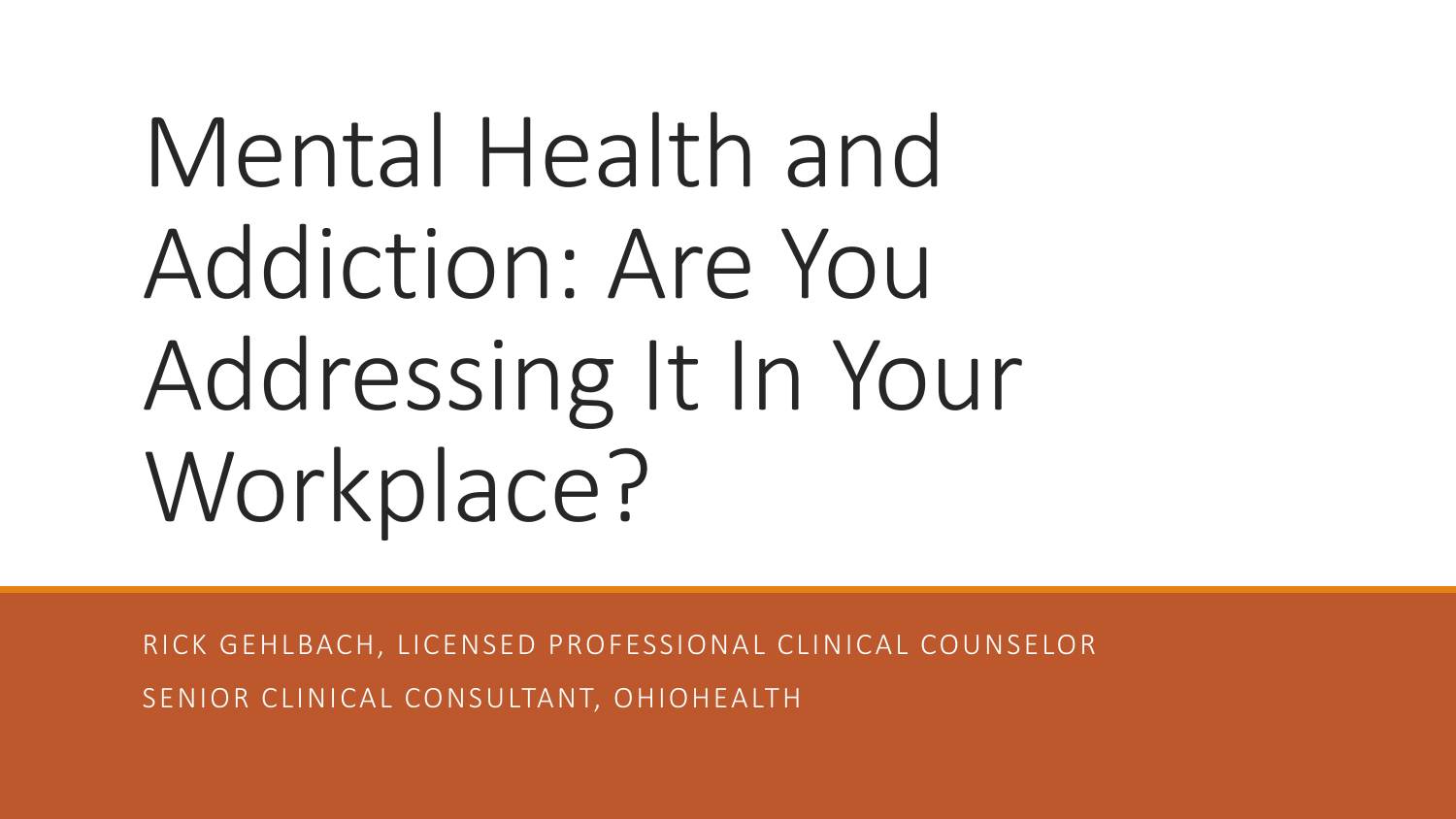

#### What Impacts Mental Health in Construction and Manufacturing?

Physical exhaustion due to hard labor

Success determined by productivity and output

Long working hours

Excessive noise

Lack of sufficient daylight if working indoors

Physical injuries and chronic pain

Competitive work culture

Increase in alcohol and substance abuse

Seasonal layoffs

Lack of connectedness to the company outside of work team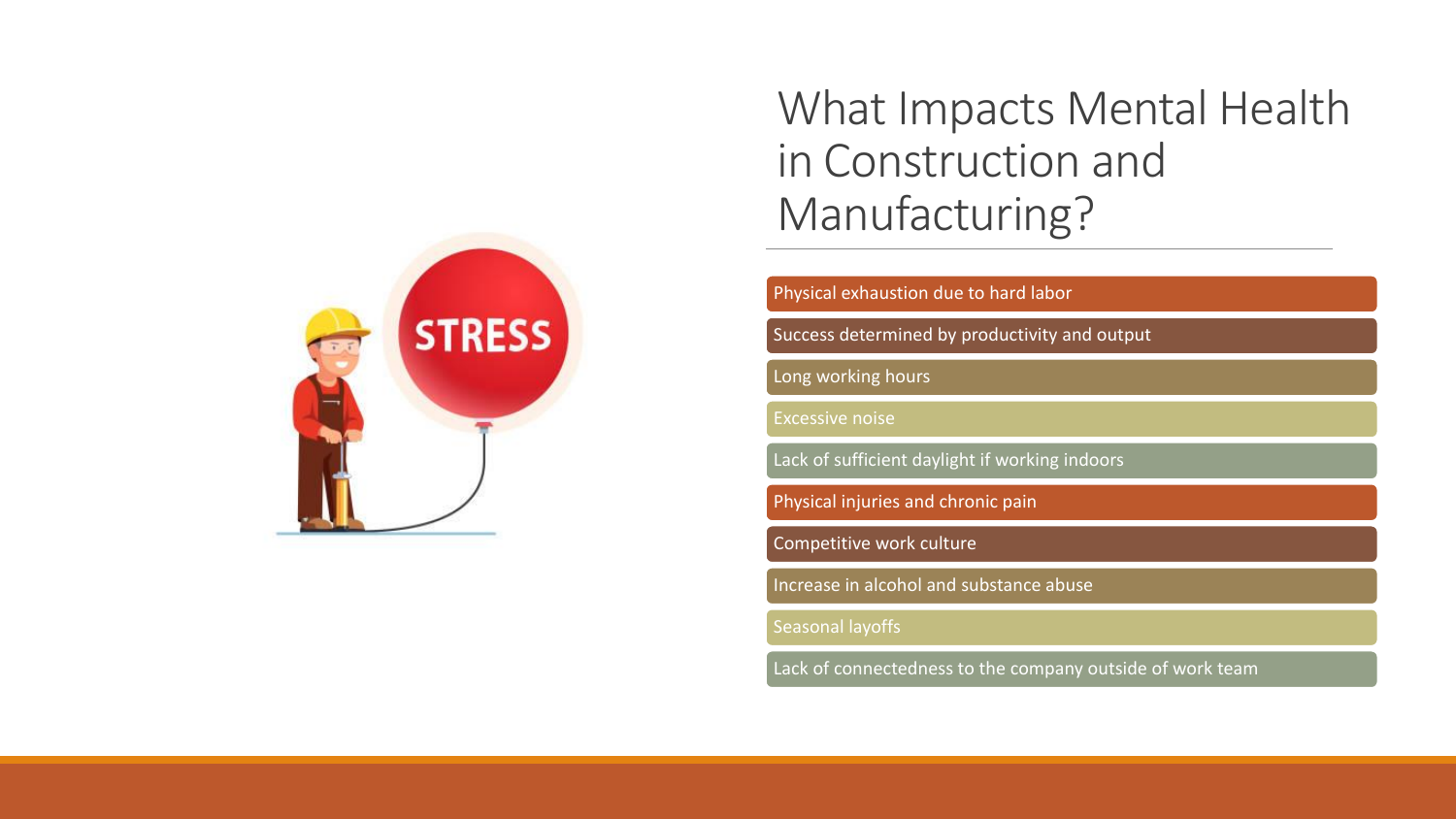#### The Hartford 2021 Future of Benefits Study

70% of US employers recognize mental health as a significant workplace issue

72% of US employers said that stigma associated with mental illness prevents asking for help

59% of US workers said that their company culture has been more accepting of mental health challenges over the last year, compared to 80% of employers

52% of US workers said their company encourages conversations about mental health, compared to 79% of employers

56% of workers say they have flexibility in their schedule for mental health treatment, compared to 78% of employers

31% of US employers says employee mental health strain is having a significant to severe impact on the company (21% a year ago)

52% of employers said that substance misuse/addiction has significant to severe impact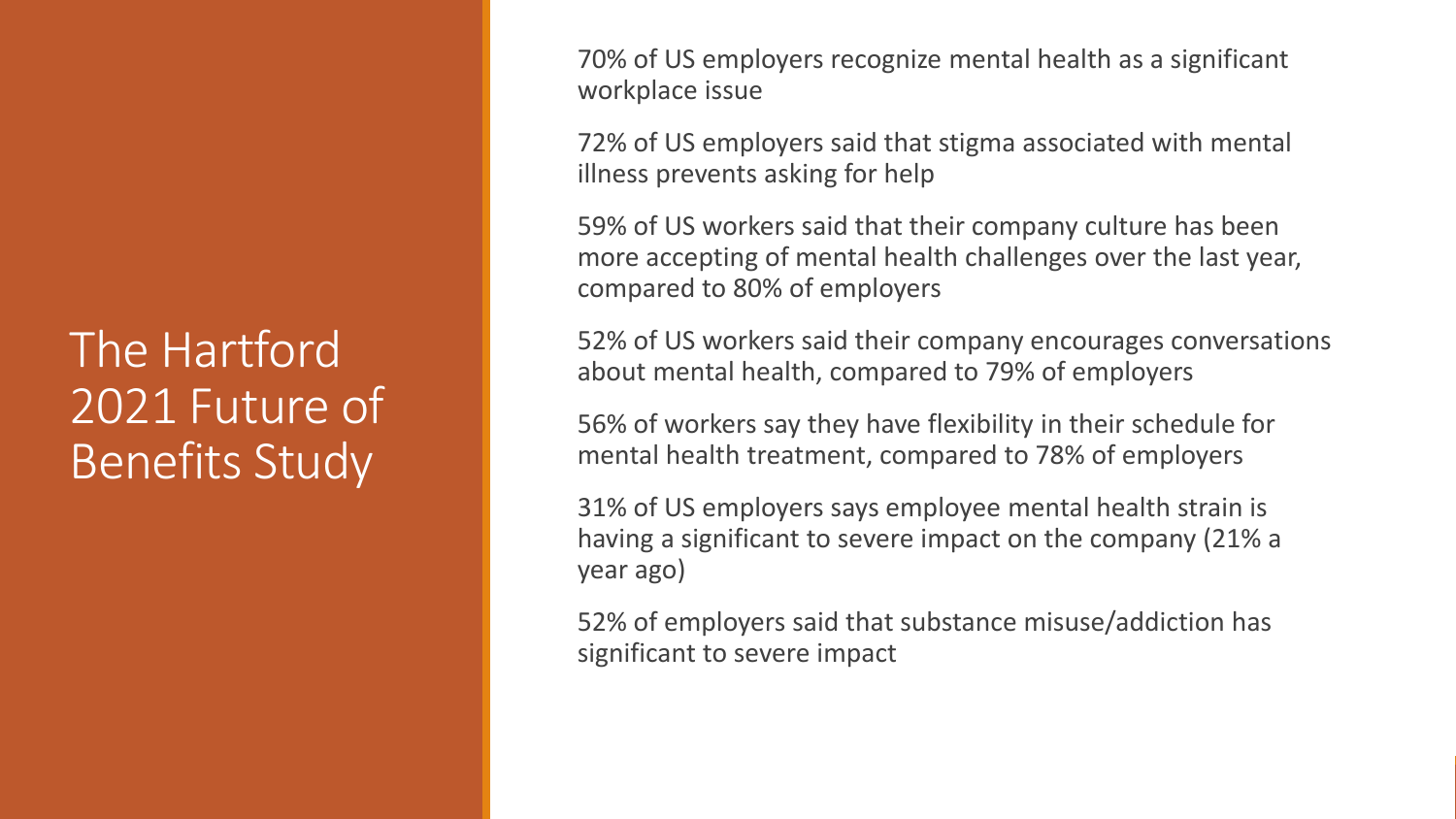The link between substance use and suicide

Often prescribed painkillers to be able to work and manage pain

20% of prescribed medications for workers are opioids

Opioid use increases likelihood of suicide attempts by 75%

Men with opioid addiction are twice as likely to suicide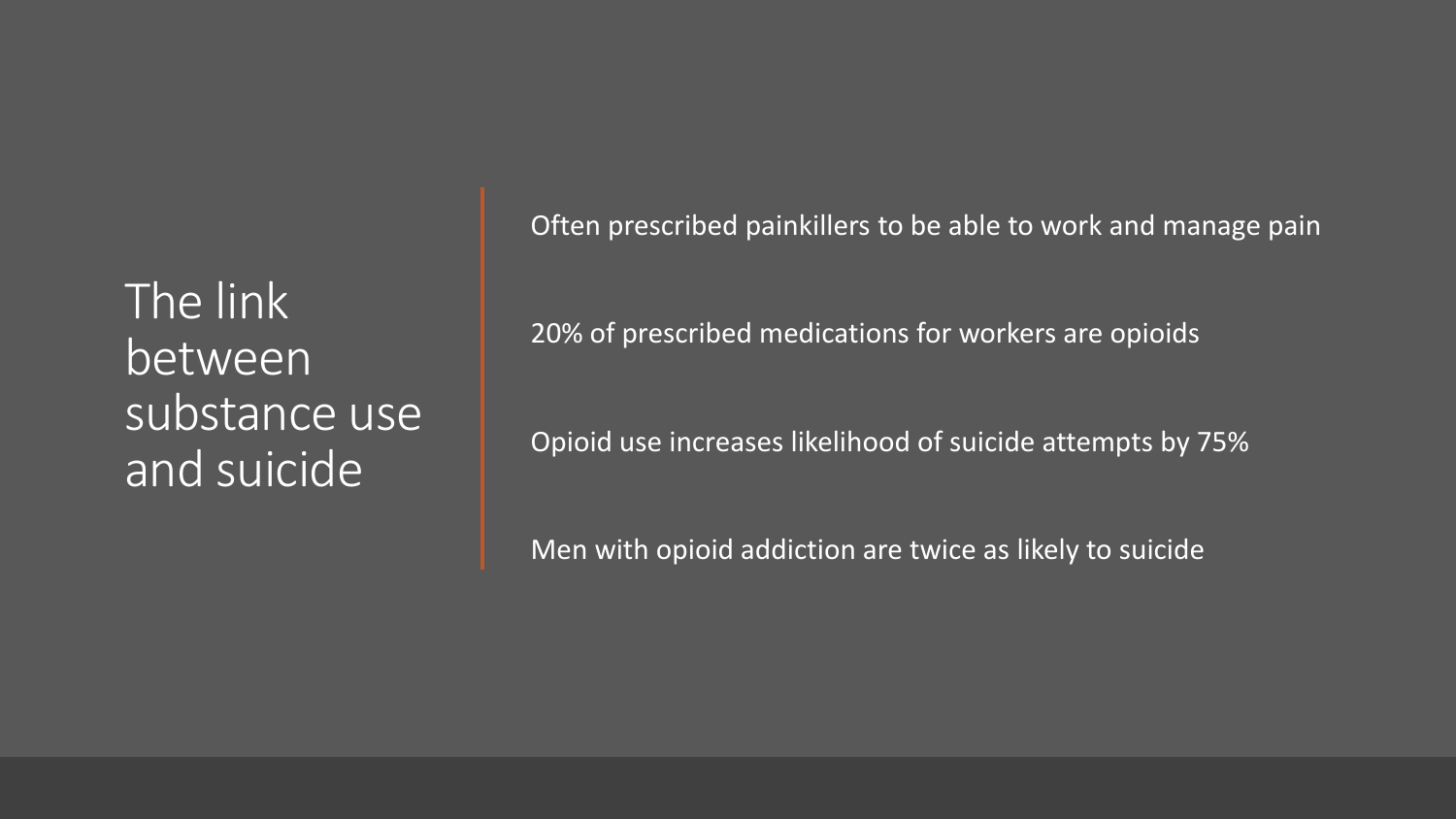### Sobering information on substance use

Construction/manufacturing employees have nearly twice the rate of substance abuse as the national average (around 10-15%)

Workers are 7 times more likely to die from opioid overdose than workers in other profession

Employees in these professions have the highest mortality rates for overdose deaths

Employees report of heavy alcohol consumption within the last month is nearly twice the average of all full-time employees surveyed "Work hard play hard"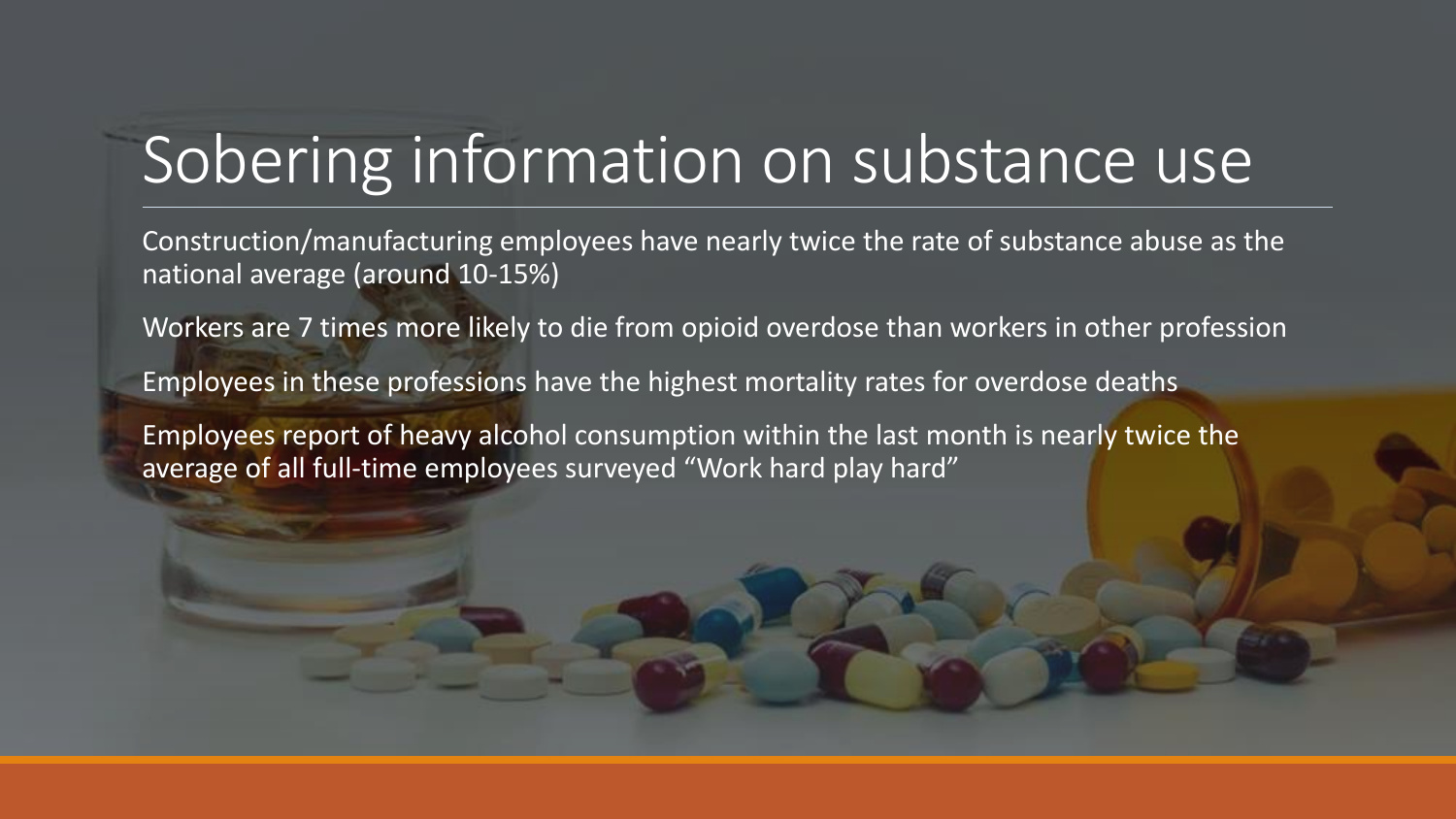### A psychologically healthy workplace has…

Encouragement and expectations of respectful behavior and clear guidelines about harassment and bullying

Clear definition of employee duties and responsibilities

Encouragement of people voicing opinions on subjects that concern them

Recognition of good work and service

Development and learning

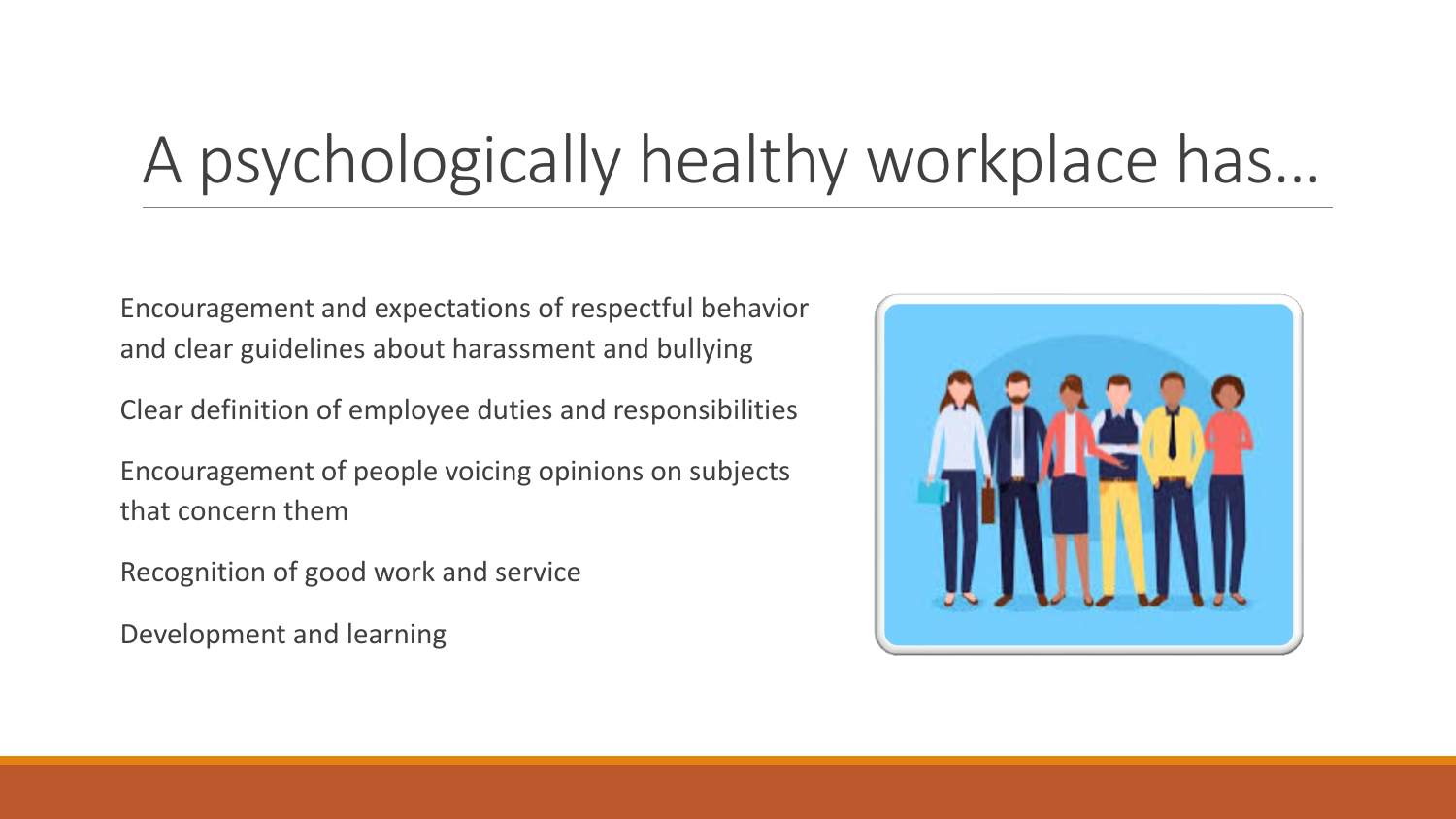

### Recognizing Disruption in Good Mental Health

Difficulty with concentration and decision making

Lack of energy, restlessness, irritability, or low mood

Changes in appetite or weight

Episodes of crying

Increase in work-related complaints

Making more mistakes than usual

Increase in physical complaints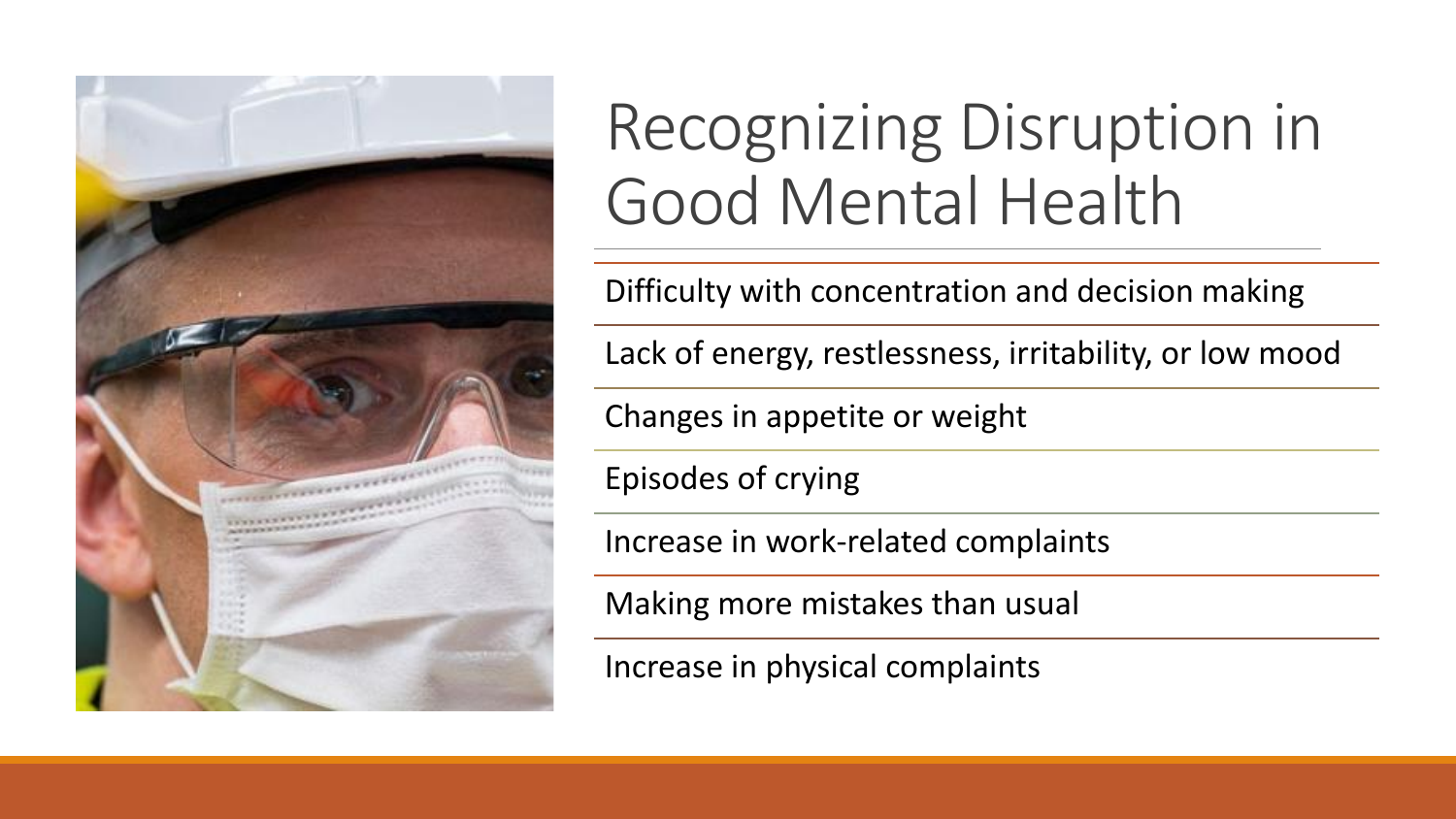

Symptoms of depression in the workplace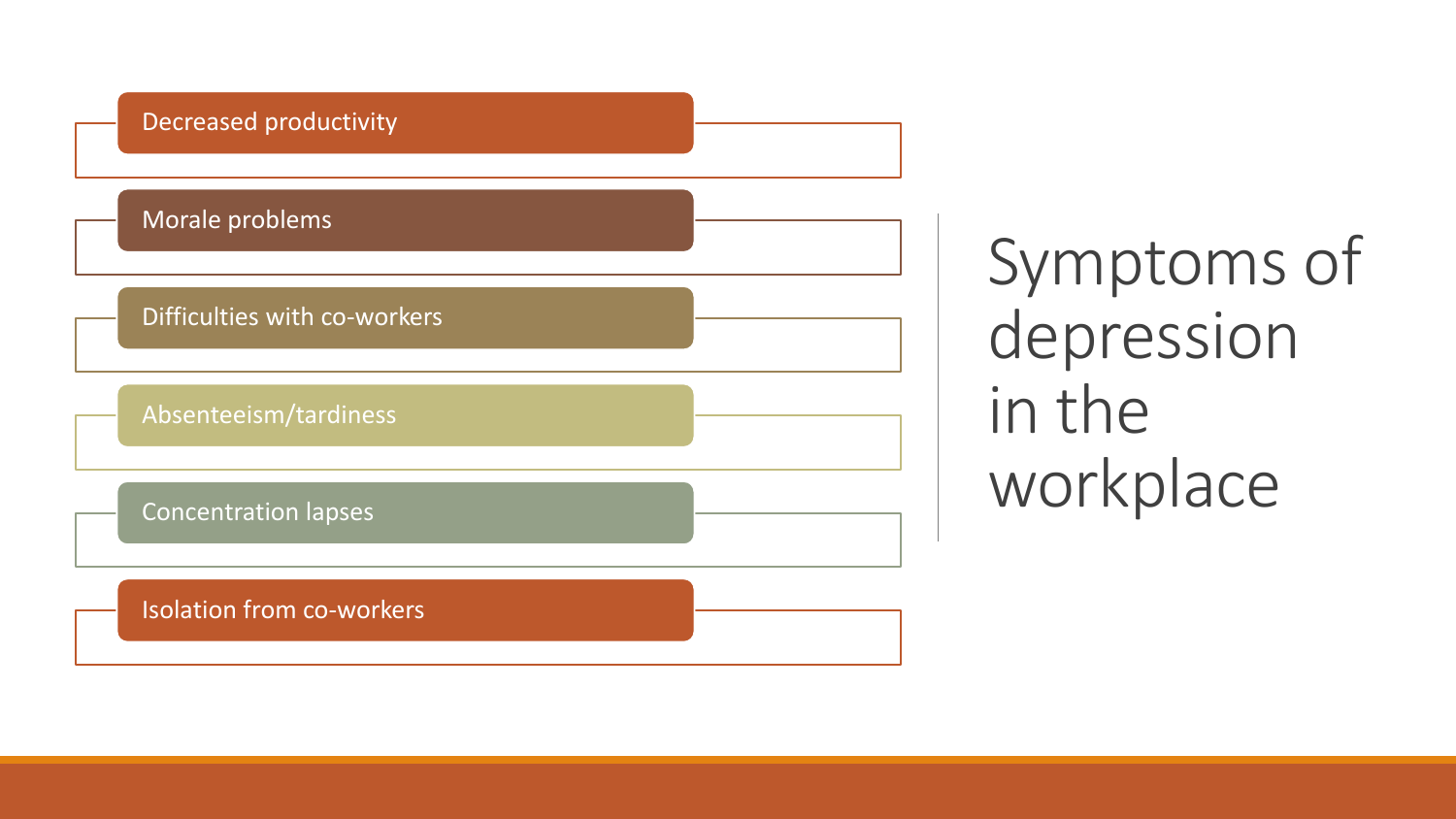#### What can we do to help our employees?

Creating a safe space (reaching out on a human level)

Provide your team with proper support (counseling services, mental health days)

Education/awareness (recognition of symptoms, stress management training)

Know the warning signs!

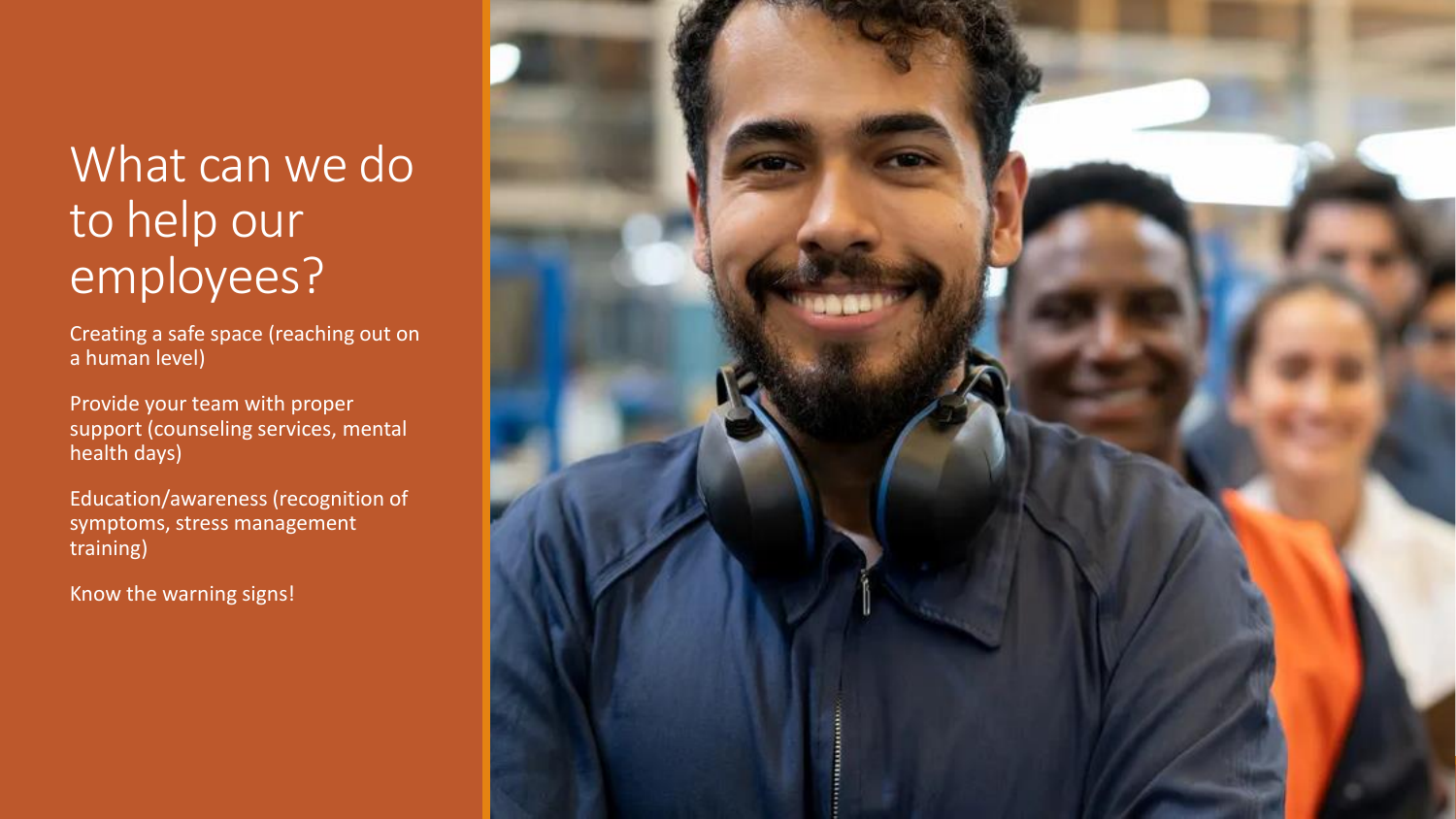#### Having a conversation about mental health

| Choose a<br>comfortable, private<br>space where you<br>won't be interrupted | Ask open and non-<br>judgmental questions | Don't diagnose       |
|-----------------------------------------------------------------------------|-------------------------------------------|----------------------|
| Show support                                                                | If you suspect a                          | Work to find ways to |
| without being                                                               | mental health issue,                      | support the          |
| intrusive                                                                   | refer!                                    | employee             |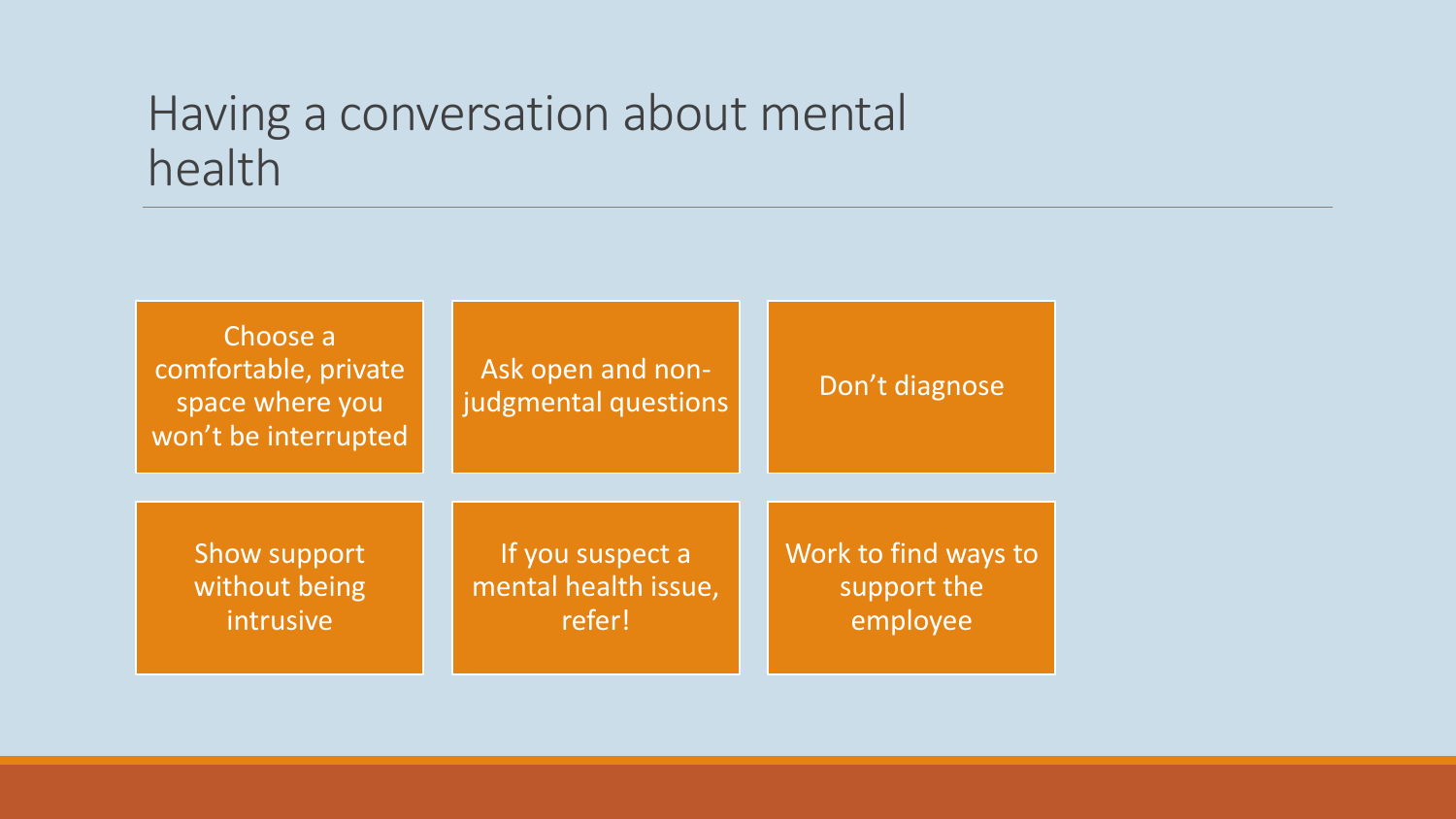#### Warning Signs of Suicide

Recent important losses

Spoken or written threats of suicide

High risk behaviors

Major changes in sleep or eating patterns

Withdrawal and loss of interest

Obsession with death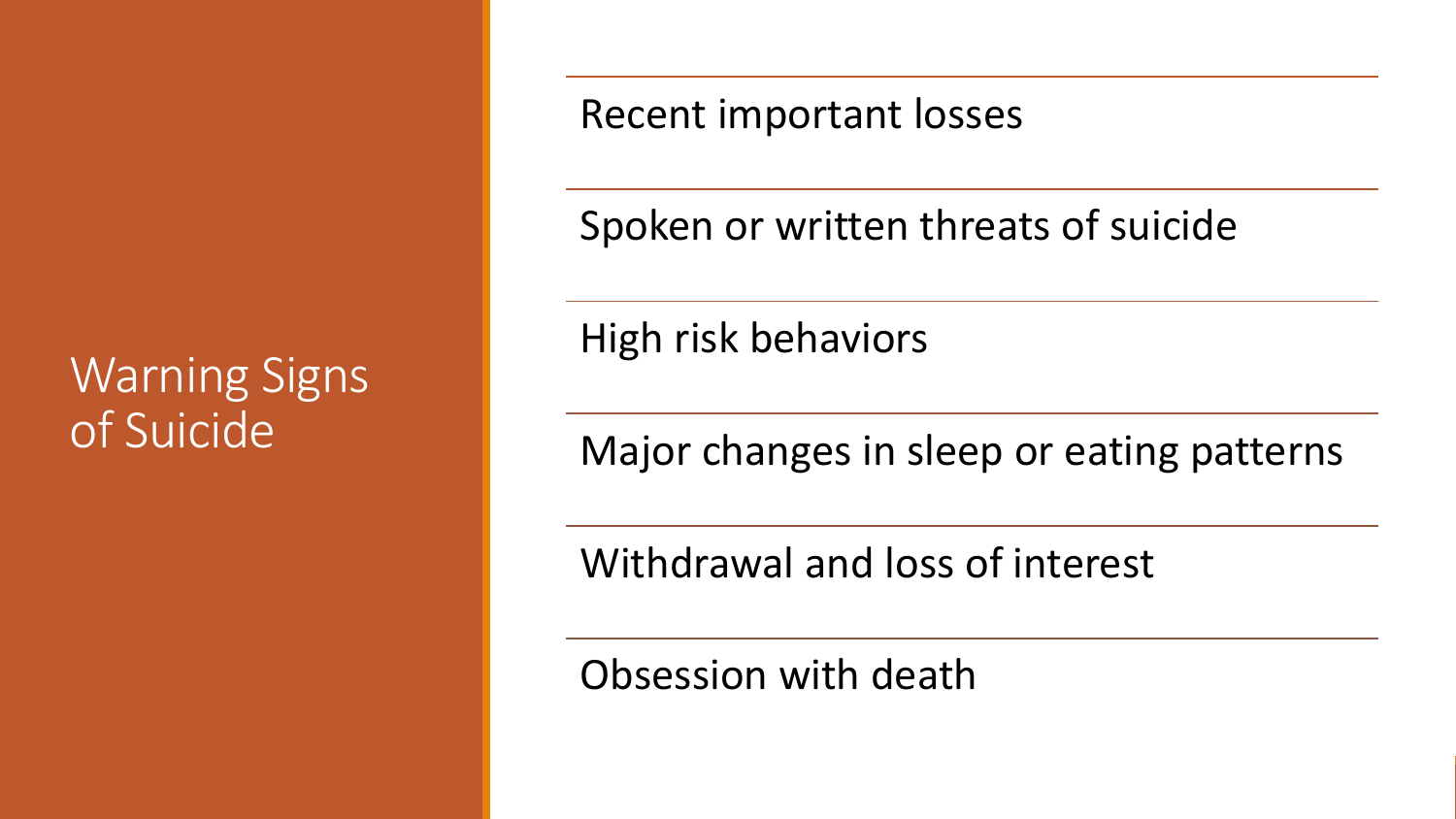### Talking with Someone Who is at Risk

Tell the person that you care and are worried

Describe what you have noticed

Be willing to listen and provide support

Ask concerned questions about the person's feelings

Discuss options and create a plan together

Offer hope

If possible, have the conversations in person or by phone

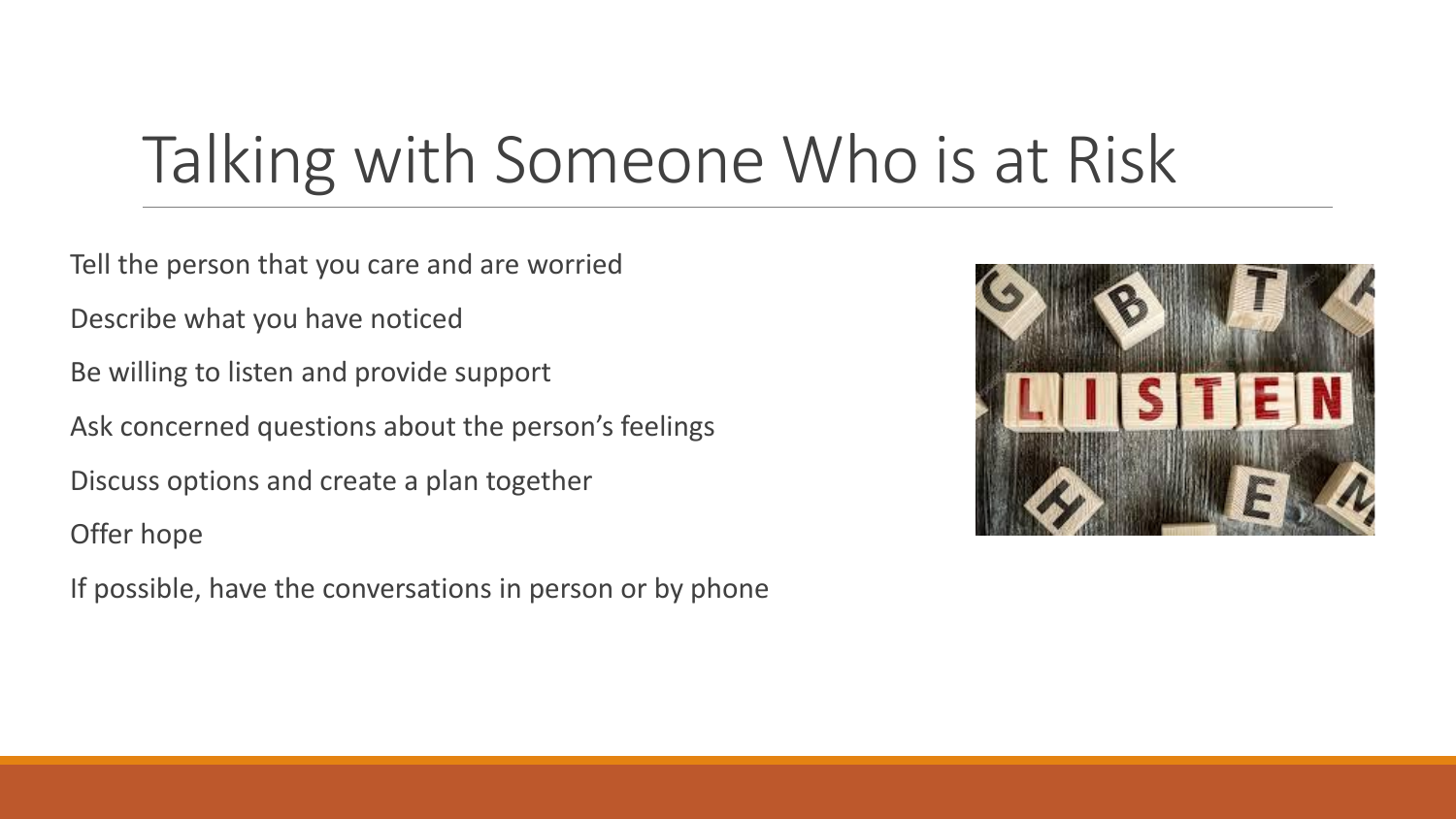### What Should You Do and Say?

Ask about suicide

Listen without judgment - gather information

**If they are suicidal, act right away**

- Direct them to call 911 or to go to the emergency room
- Let them know that you want to keep them safe
- Call the EAP with questions

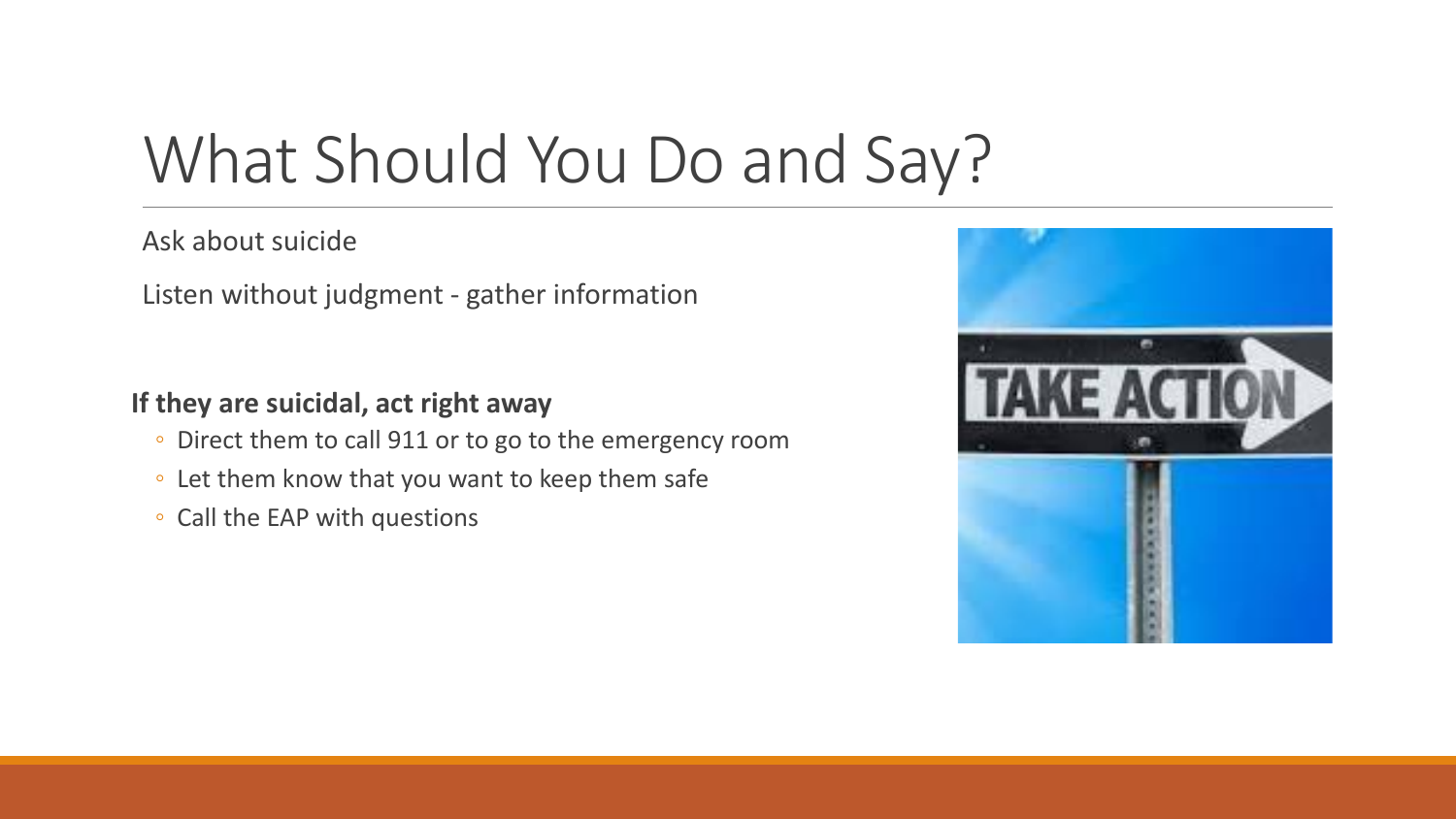

### How To Deal With Employee Anger

Encourage the employee to talk Maintain a respectful attitude, watch your body language Acknowledge their feelings Eye contact Be patient Use their name Do they need a cooling off period? When should you refuse unacceptable behavior?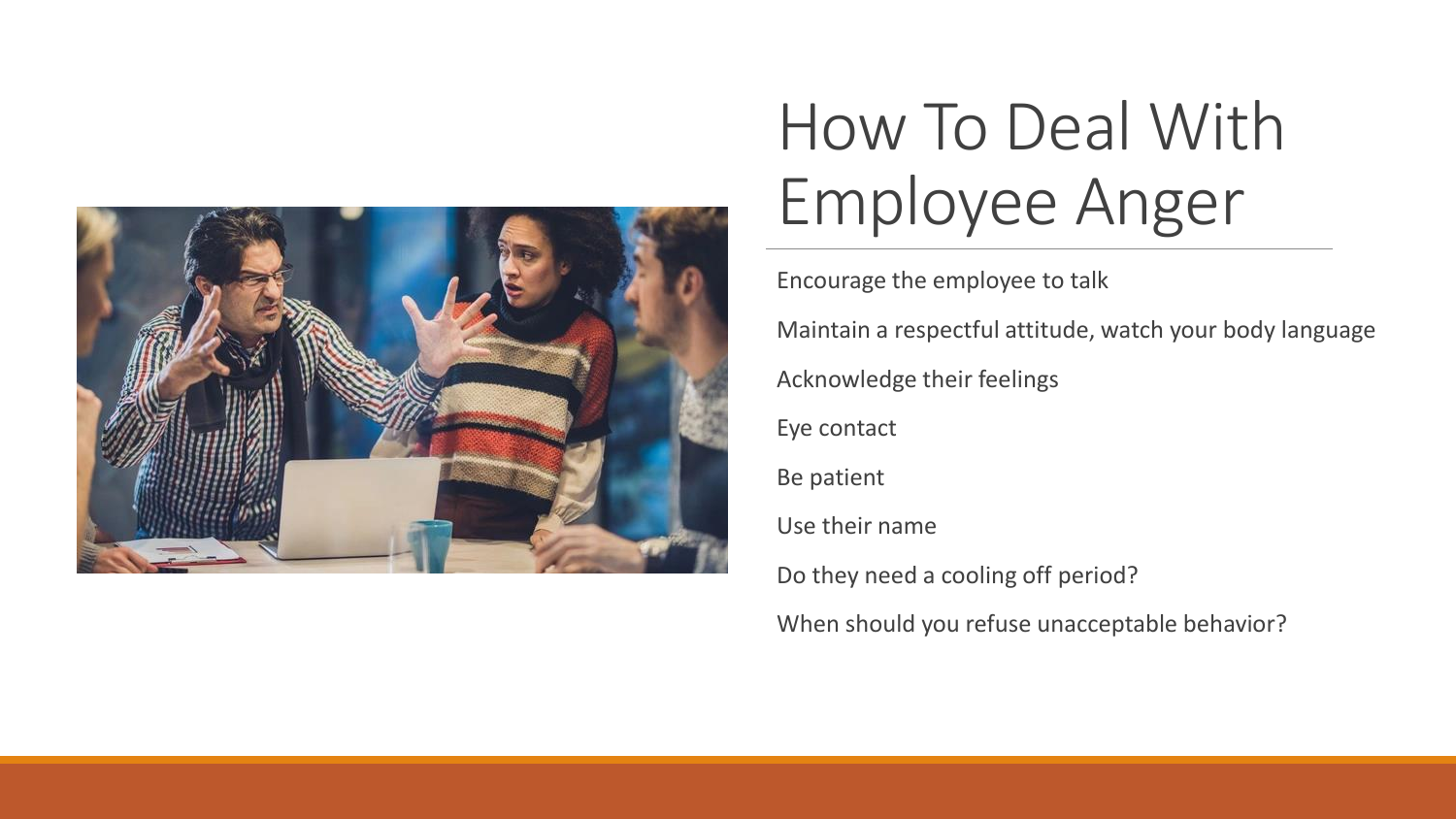Ways to diminish addiction for employees



Compassionate and non-judgmental approach



Strong, consistent workplace policies

Working to reduce stigma



Having a referral network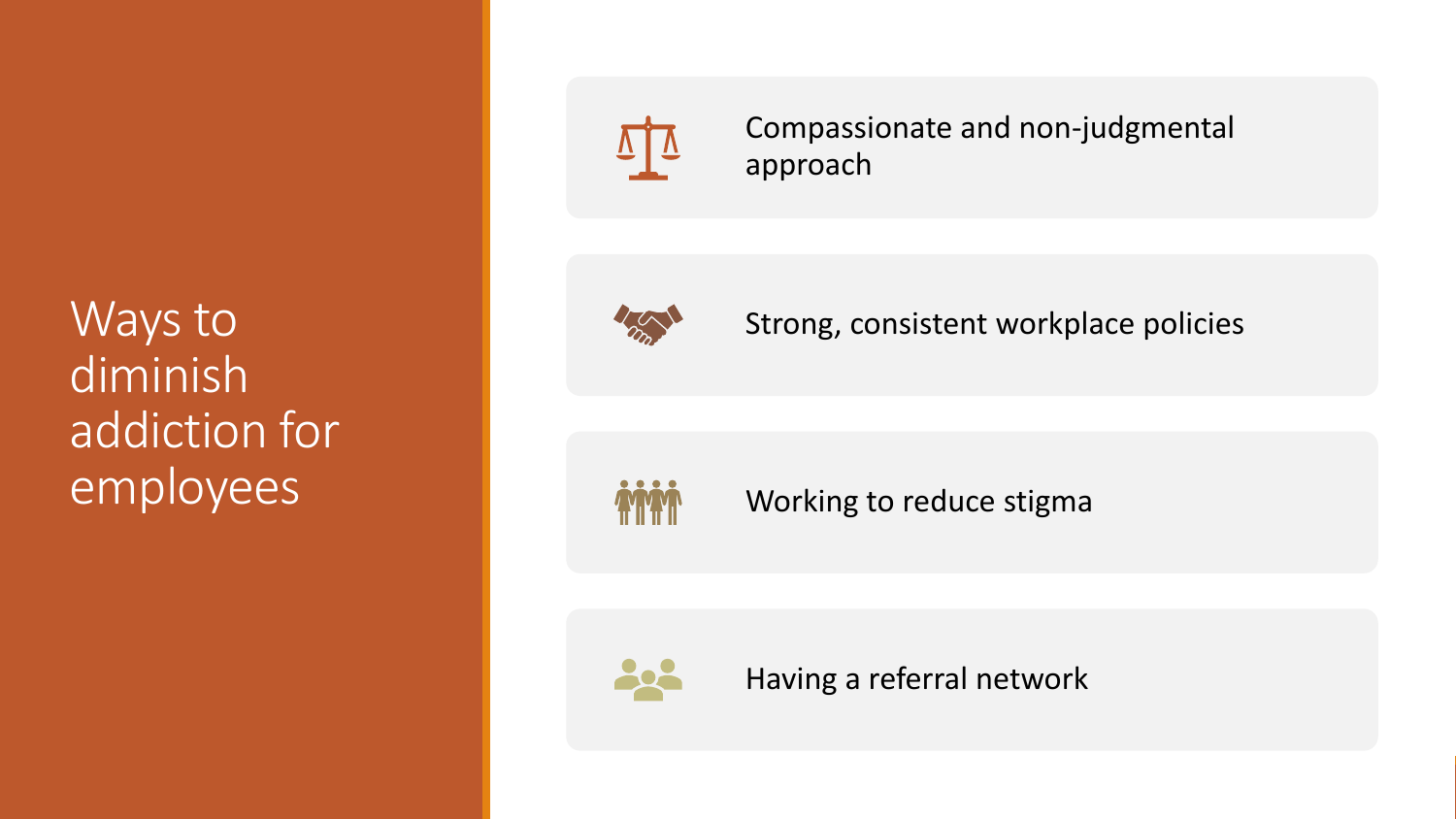

Recommendations to Address Addictive Substances

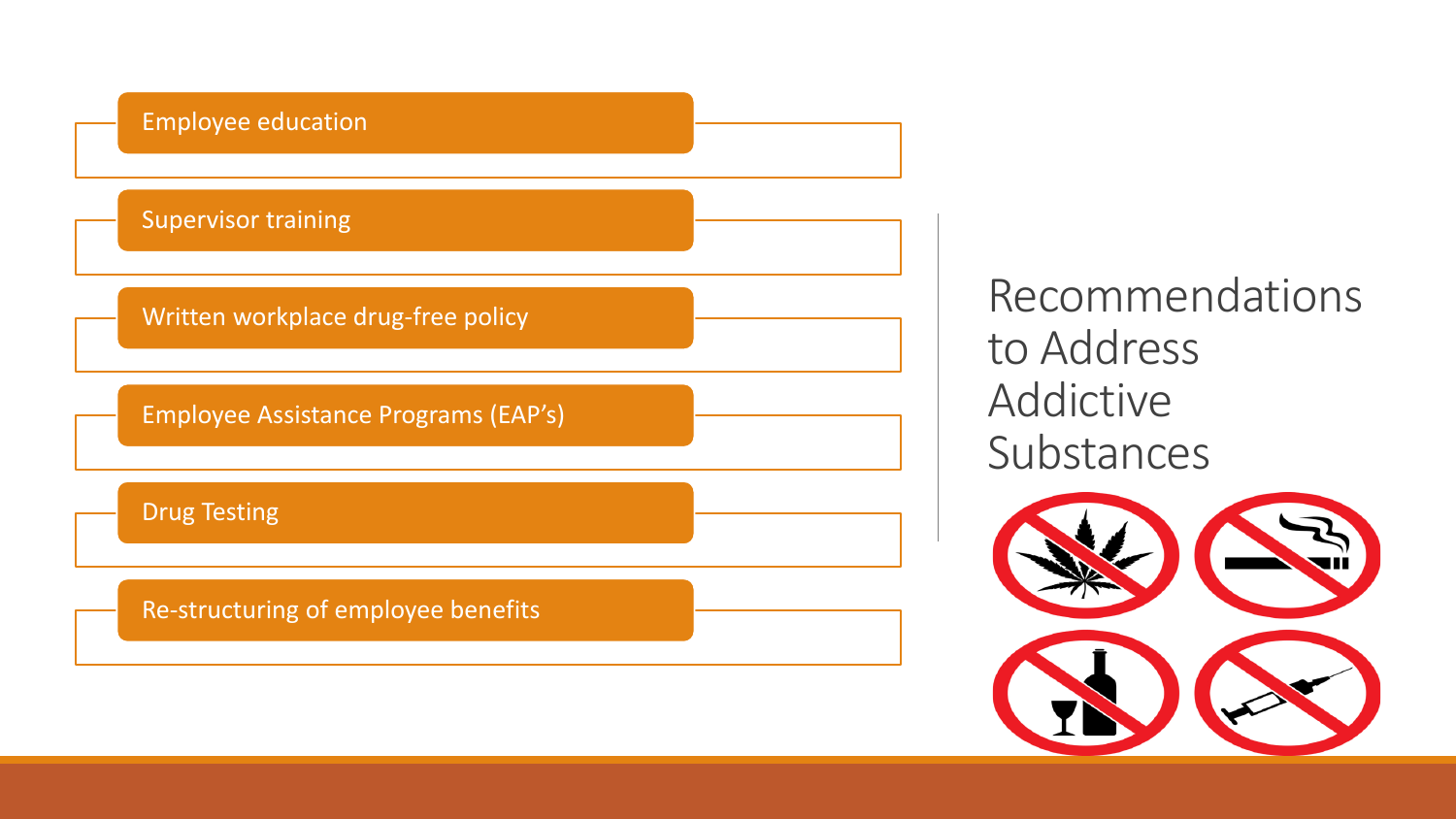

## Take care of yourself!

Develop relationships with people you can turn to for support Be aware of how many hours you are working Be aware of the symptoms and signs in yourself Help is there for you as well!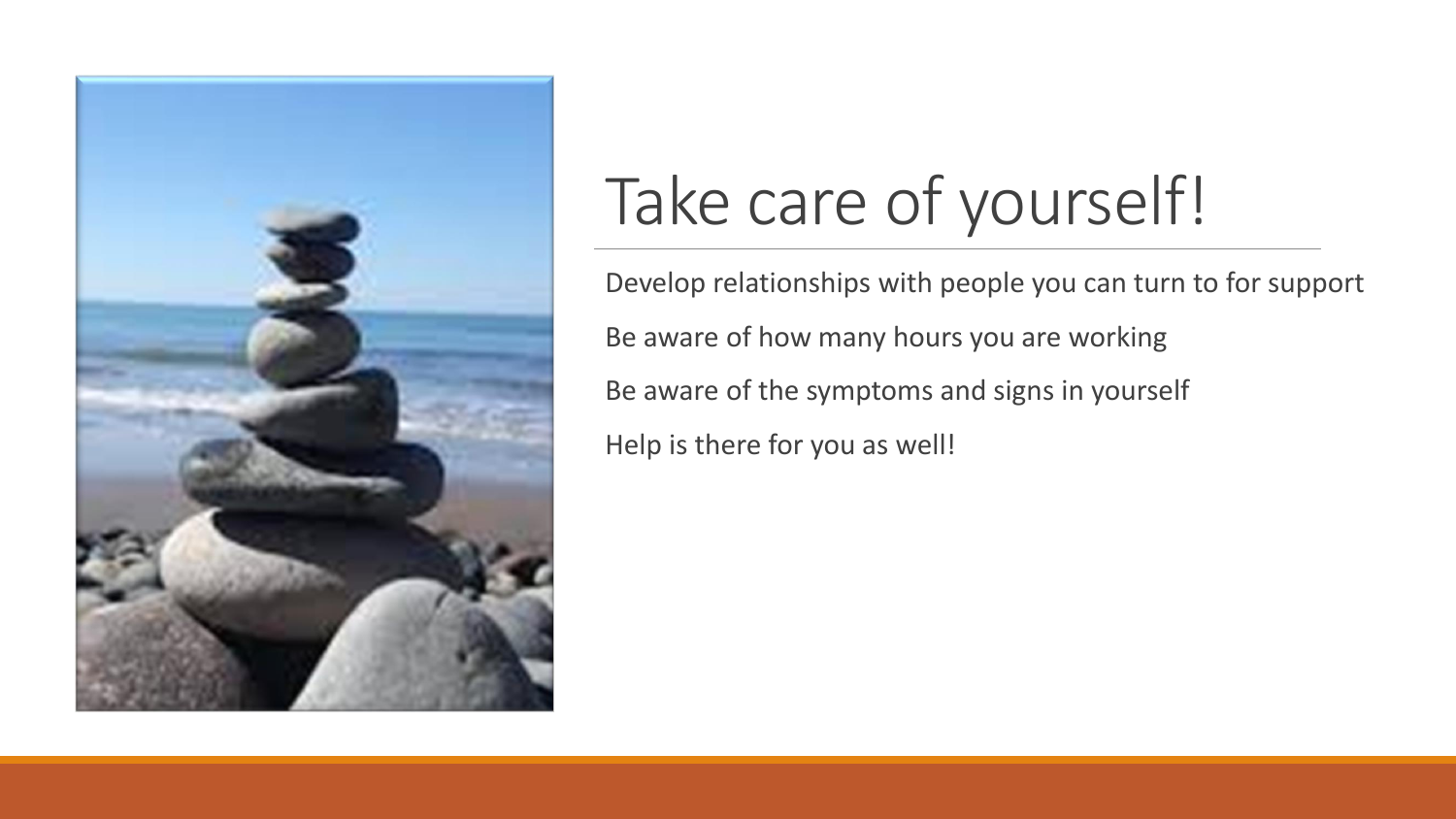#### **Overall** recommendations

Educate

Encourage

**Communicate** 

Discourage

Invest

Help

Consult